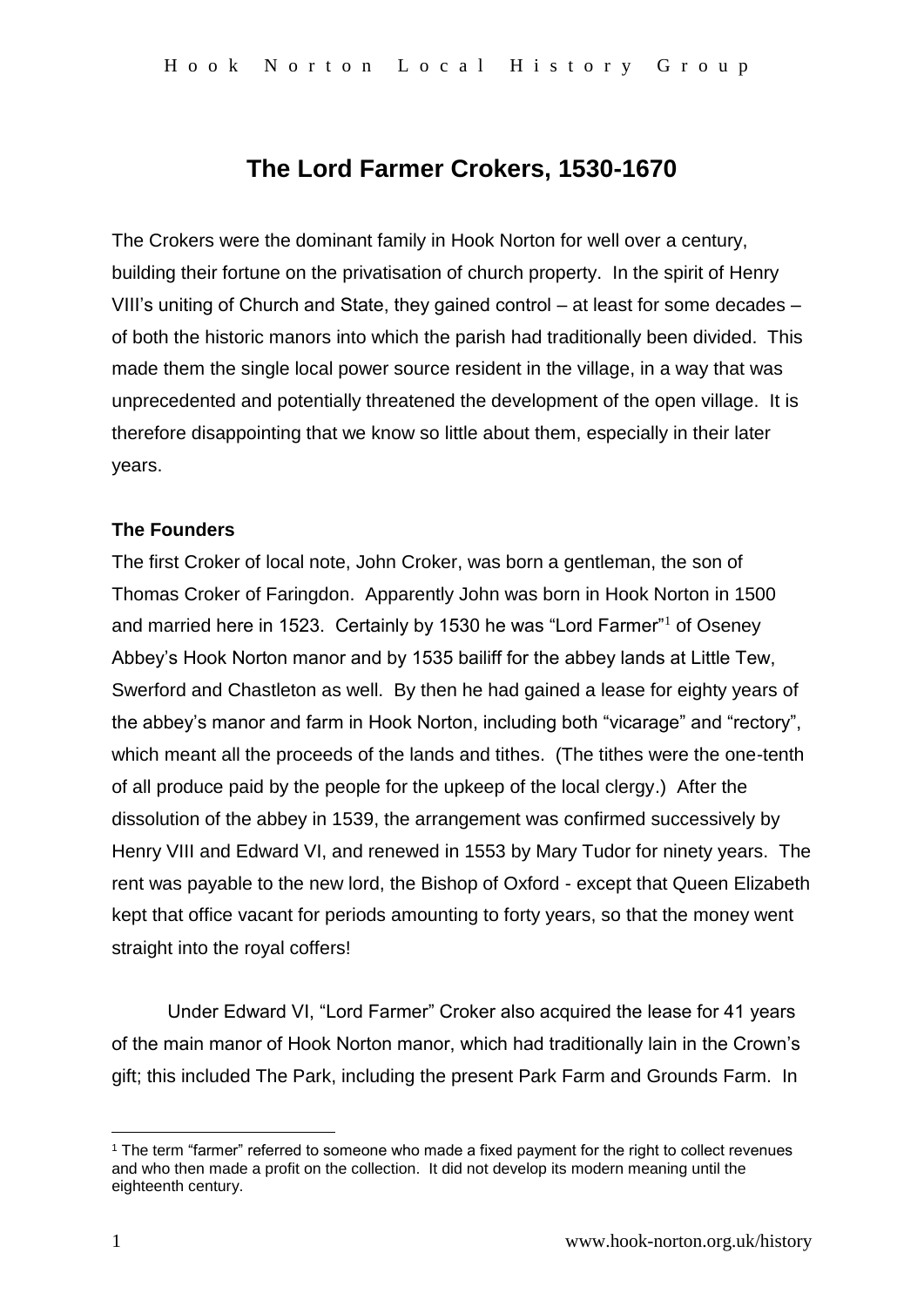addition, he gained many landholdings elsewhere – including Milcombe, Warmington and Steeple Barton – but lived in Hook Norton. In 1556 the Heralds of the Royal College of Arms confirmed his right to use a coat of arms resembling that of the Crocker family of Devonshire, which he could bear as an esquire. In 1562 he became High Sheriff of Oxfordshire. This first John Croker died in 1568, leaving £6 to the poor of the parish; he was buried in the north transept of St. Peter's and commemorated by the most impressive memorial stone in the church, still visible (with difficulty) on the hacked-about memorial next to the transept window:



*Croker Stone in St Peter's*

## © David McGill

John left the lease of the Bishop's manor to his wife for her lifetime. The royal manor passed to his son, the first Gerard Croker, and then, on his death in 1577, to Gerard's son, the second John Crocker. Several law cases arose thereafter over the Crokers' lands, the most high profile because the politically prominent Richard Lee of Ditchley, who had married the widow, hung on to the Hook Norton lease even after her death. Rumour had it that the Earl of Leicester, Queen Elizabeth's favourite, successfully intervened in the case in Croker's favour; certainly in 1591 Croker was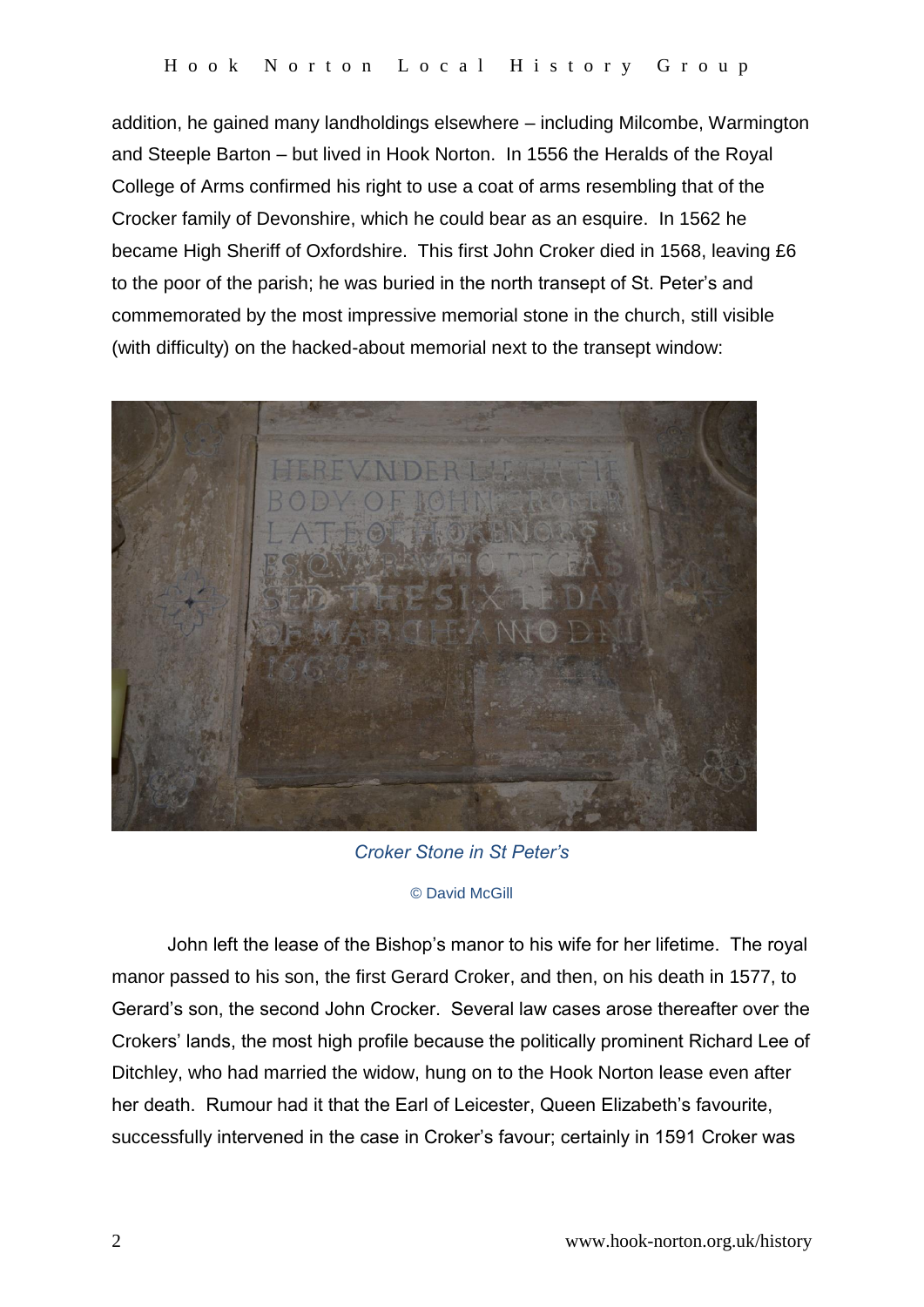in control of both manors. At his death in about 1610, John passed on the episcopal manor and probably the royal manor too to his son, the first Henry Croker, and he in turn was succeeded in the 1620s by his wife Elizabeth because their son, the second Gerard Croker, was not yet of age.

# **Ecclesiastical Power**

Control of former ecclesiastical lands brought great privileges within the Church of England. Since before the dissolution of the monasteries the Crokers enjoyed Oseney's former right to appoint the vicar of Hook Norton and to receive the tithes. Several of the family "lye buried in a vault" near the John Croker memorial in



*The "Low Side" Window © David McGill*

the north transept. The Crokers were probably responsible for the "low side" window inserted in the south chancel wall; it is now visible only from the outside, but looks clearly Elizabethan or Jacobean in style. As Margaret Dickens suggested, such windows were usually inserted because Patrons were allowed to sit in a privileged position within the chancel during service and often wanted more daylight on their pew to help them follow the service in Bible and Prayer Book. Presumably in Hook Norton at the time the altar lay within the chancel, separated from the congregation by the medieval rood screen, and so the Crokers enjoyed spiritual privileges denied other laymen.<sup>2</sup>

As Patrons, the Crokers used their position to deprive Hook Norton of a proper Vicar. In a 1597 law case the second John Croker declared in court that during the sixty years his family had held the lease the vicar of Hook Norton had never been an Incumbent, holding the office in his own right and enjoying the full tithes; those appointed had been either temporary curates or stipendiary ministers employed on terms by the Crokers. In other words, the Crokers took the income and paid the clergymen at cut rates, allowing them part of the tithes. One elderly resident called as a witness said she never knew "since the plucking down of the abbey any

<sup>1</sup> <sup>2</sup> Dickins, *History of Hook Norton*, pages 107-108; quotation, p. 118.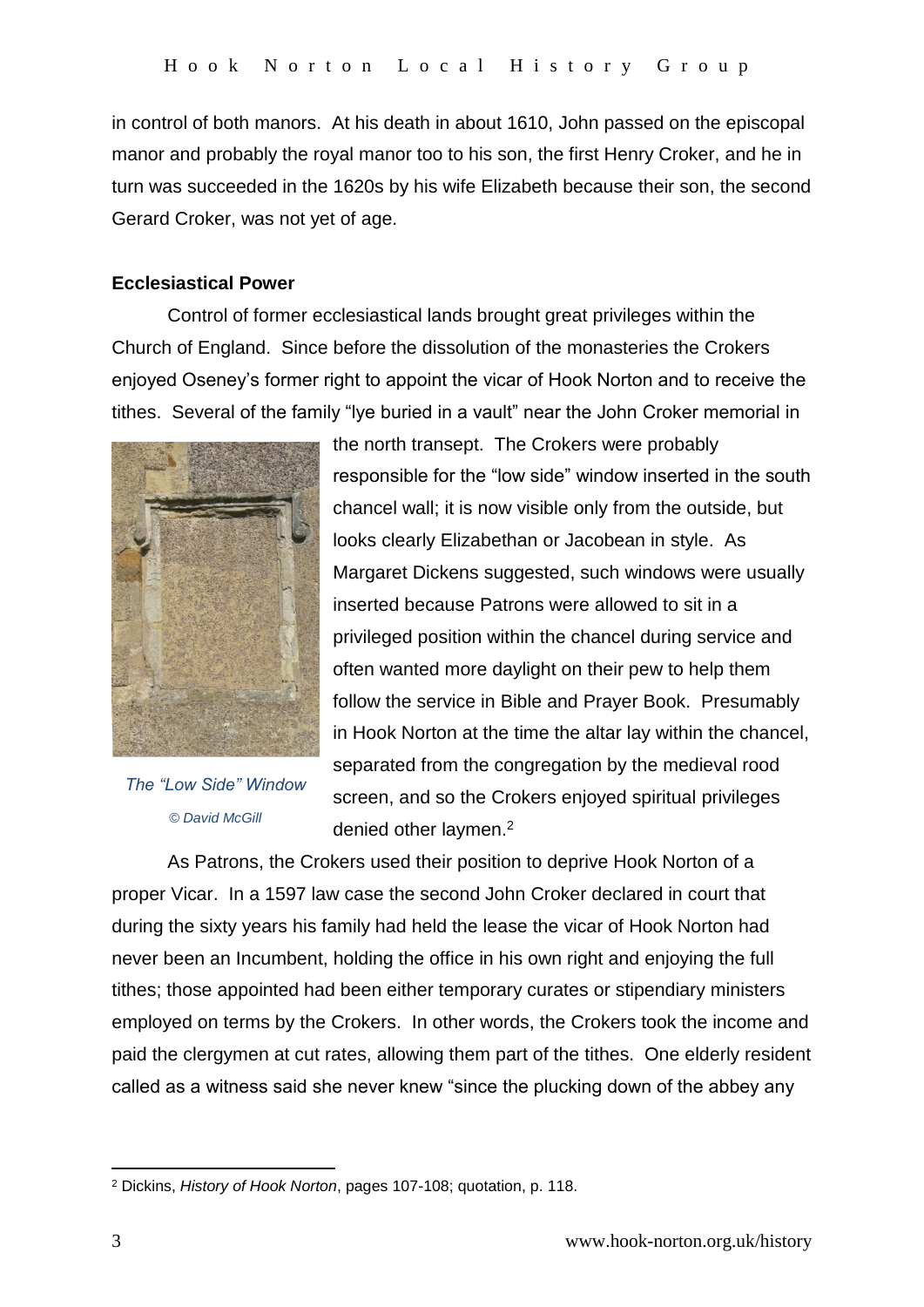vicar of Hooknorton but only the cure thereof served by such as those who were hired" by the Crokers, who were not always of the highest moral standard.<sup>3</sup>

Such abuses were typical of the deprived state of much of the Church of England by the early seventeenth century. In effect, the Crown had privatised the right to appoint clergymen and receive tithes, to the detriment of religious provision. Puritans demanded reform and some "Godly" laymen used their control to appoint and pay decent clergymen, making possible the great expansion of Puritanism under James I. Then after 1625 Charles I and Archbishop William Laud tried to reverse this process and give the Crown effective control once more, which they could use to impose religious reform of a more ritualistic nature. It may be that when the Crokers at last appointed an Incumbent to the Living of Hook Norton in 1638, they did so because continuing favour at court depended on supporting the king's favoured ecclesiastical policy.

## **Civil War**

Certainly the Crokers were careful to retain royal favour as political disputes became more embittered under Charles I. In 1628 Elizabeth Croker paid up when the king demanded a Subsidy and in 1641 the second Gerard Croker (who had come of age since 1634) paid Ship Money, both of them unpopular taxes not approved by Parliament.<sup>4</sup> Like the Wilmots in Adderbury, they were out of sympathy with local political sentiment and chose the unpopular side as political relations in England degenerated towards civil war between King and Parliament.

When fighting broke out in 1642, the second Gerard Croker fought at Edgehill and was one of the first to be equipped with a regiment of horse by the King in 1642. There is some evidence that his horses were armoured, which was unusual in the civil war. Promoted early to Colonel, he took on the job of raising money and supplies from a largely unsympathetic local population in Hook Norton and neighbouring parts of Gloucestershire and Warwickshire. Highly abrasive and highhanded, Croker was deeply disliked by locals, though his unpopularity may have

<u>.</u>

<sup>3</sup> Dickins, pages 165-68.

<sup>4</sup> With Miss Dickins, page 169, I assume the Ship Money list's reference to Bernard Croker is an error for Gerard.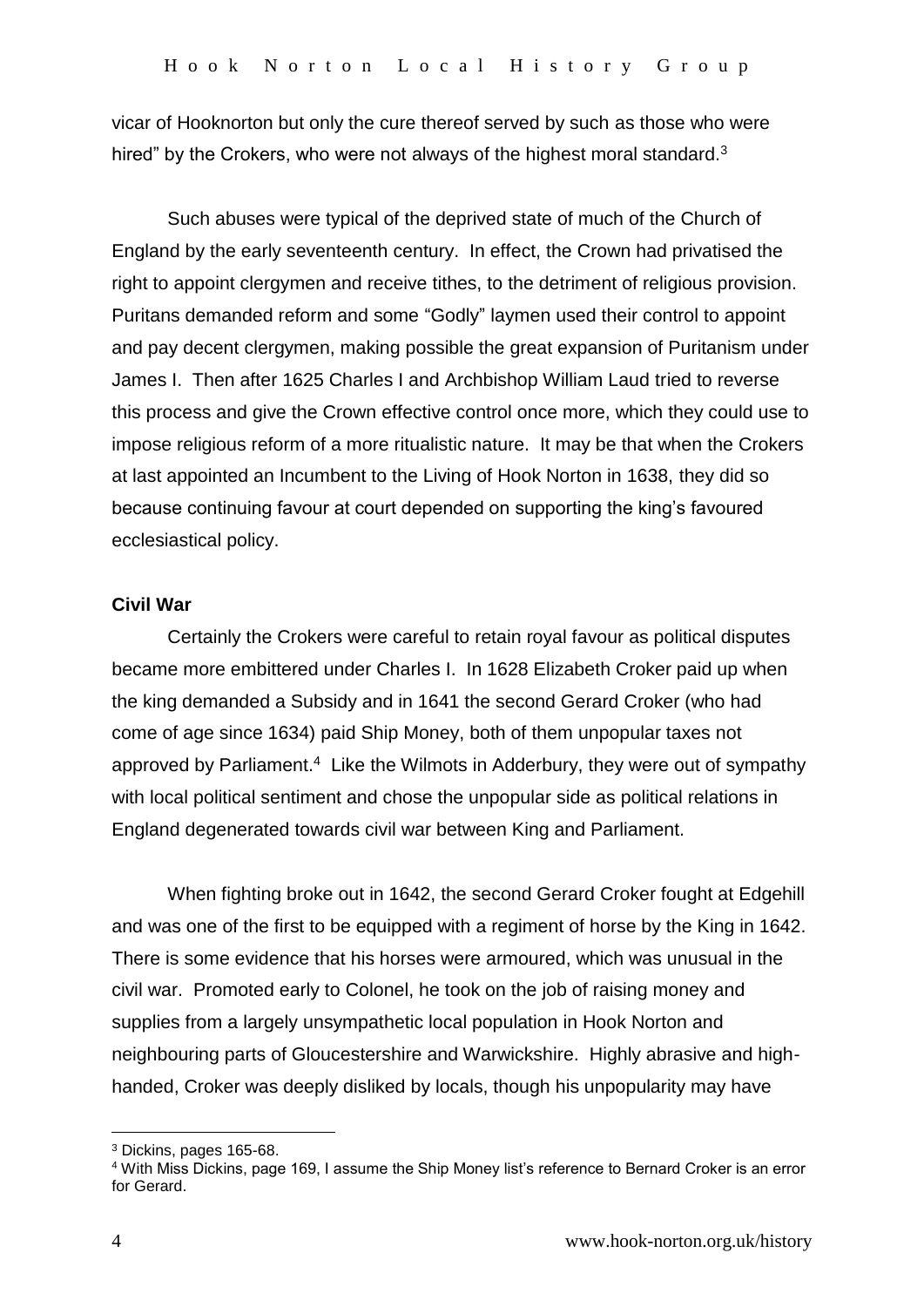owed as much to his overpowerful economic and social position locally as to his extortionate and bullying use of his military command. Even his superior officer, the Earl of Northampton, on several occasions wrote to Prince Rupert asking him to check Croker's "hard usage" of even well-inclined local people. In response, the King himself in June 1643 praised the efforts of "our trusty and well-beloved Colonel Gerrard Croker", and insisted that the towns under Croker's control, specifically including Hook Norton, must pay the costs of quartering Croker's regiment of 400 horse.<sup>5</sup>

As the fortunes of war swung towards Parliament, Croker was captured by the Roundheads in June 1644 and his lands sequestrated. He suffered imprisonment in Gloucester Gaol and died, after his release, in March 1647. Gerard's younger brother and heir, a second Henry Croker, managed to get their lands back by paying a hefty fine to the County Committee established by Parliament, including an order to "settle thirty pounds a year on the church at Hook Norton". Others claimed possession of the Croker lands but Henry fought them off in law cases that dragged into the 1650s. Henry died in 1665 without issue and his nephew (possibly greatnephew) William inherited.

## **A Frustrated Restoration**

The Crokers appeared to have substantially restored their position in the parish. When the Restoration Parliament introduced a tax on hearths, the official survey of 1665 showed that William Croker's house had thirteen chimneys; the next highest number in the parish belonged to George Austin, who had eight, in what was presumably the house rebuilt by Robert Austin in 1636 that we now call the Manor House, which it certainly wasn't at the time. The Crokers had previously lived in the village at the old manor house called Court Place (in what is now Shearing Close), but by this period they had probably moved to the only significant building outside the village, namely Grounds Farm.<sup>6</sup>

<u>.</u>

<sup>5</sup> Philip Tennant, *Edgehill and Beyond: The People's War in the South Midlands, 1642-1645* (Stroud: Alan Sutton, 1992), pages 100-102.

<sup>6</sup> Dickins, *Hook Norton*, 19, 50, 62 (quotation), 74, 169, 172.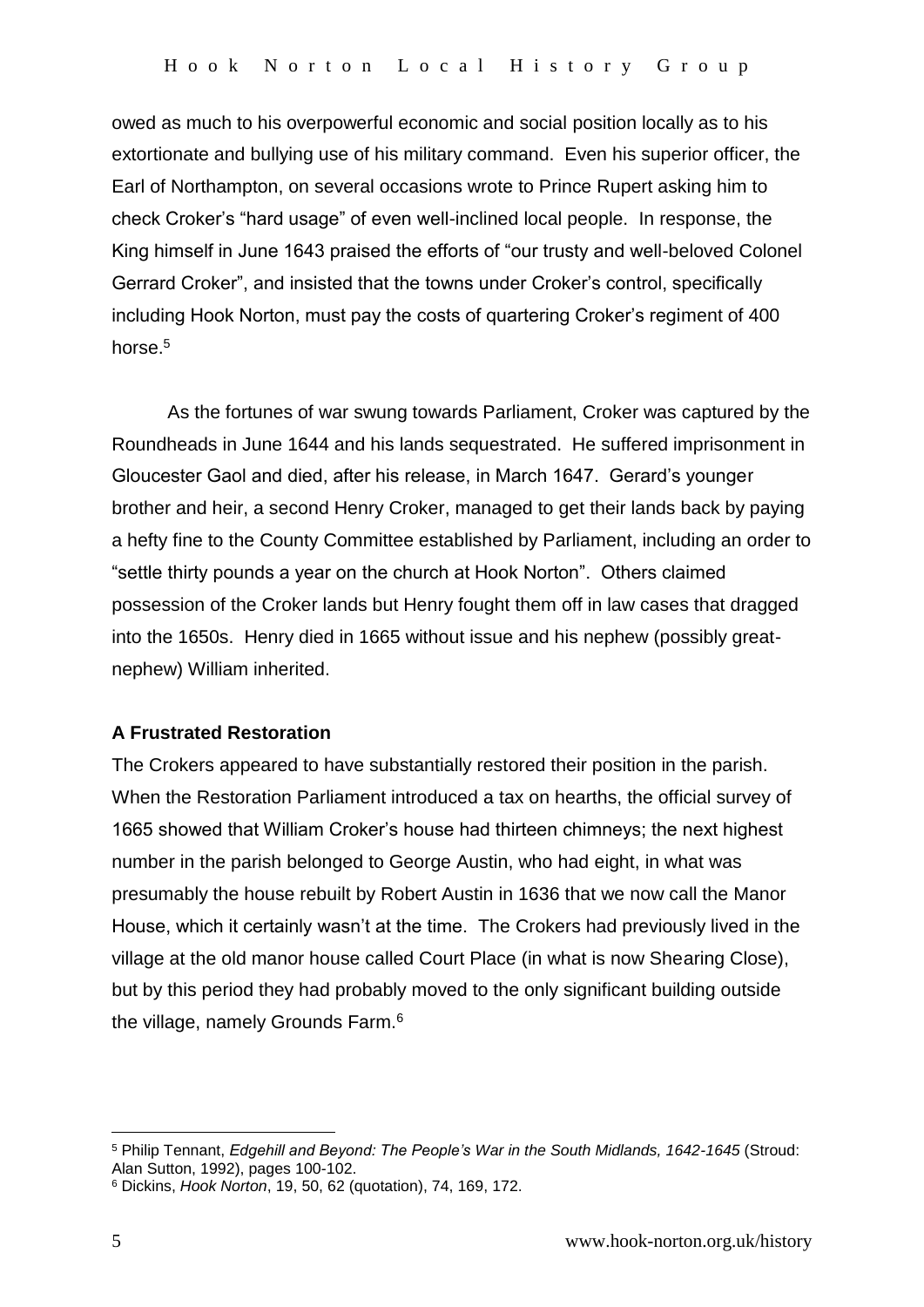The family may have restored its financial superiority in the village but it could not re-establish its former social pre-eminence. Its hold on the established local church no longer greatly enhanced its standing because the emergence of the Baptists during the civil war era, and their persistence through the persecutions of the 1660s, meant that St. Peter's was no longer the single arbiter of local behaviour. The Baptists were soon reinforced by the even more heterodox Quakers, and the Toleration Act of 1689 confirmed the legitimacy of such nonconformists as rival centres of faith within the village. The increasing diversity of village life simply prevented the re-establishment of the Crokers' former hegemony.

In any case, the Crokers were once more under legal challenge, partly arising from the confusion over land titles created during the Interregnum. In 1668 Thomas Wise brought a case against the Crokers claiming that the episcopal manor of Hook Norton should be his by inheritance. After long legal wrangling, he won; in 1676 Wise was listed as Hooky's sole member of the gentry and in 1689 as Deputy Lieutenant for Oxfordshire. But in 1699 William Talbot became Bishop of Oxford and, at "great expense at law", brought a case against him. After lengthy argument Wise was "detected of a forgery", the court accepted that the original lease had long expired, and the manor reverted to the bishopric. The bishop then leased the manor to his own family, and it remained with the Talbots for the next 150 years!<sup>7</sup>

The Talbots may have taken over the Crokers' command of the ecclesiastical manor in Hook Norton but in a different world. There were now more wealthy landowners in the village, and the Talbots themselves were members of the extended family headed by the Earl of Shrewsbury and would, in time, themselves inherit the title. Like nobility of the past, they had large interests elsewhere and lived far from the village. Once more immediate local influence was shared by a number of families, as in the days before the Crokers.

## **© Donald Ratcliffe**

October 2015

1

<sup>7</sup> Dickins, *Hook Norton*, 64.